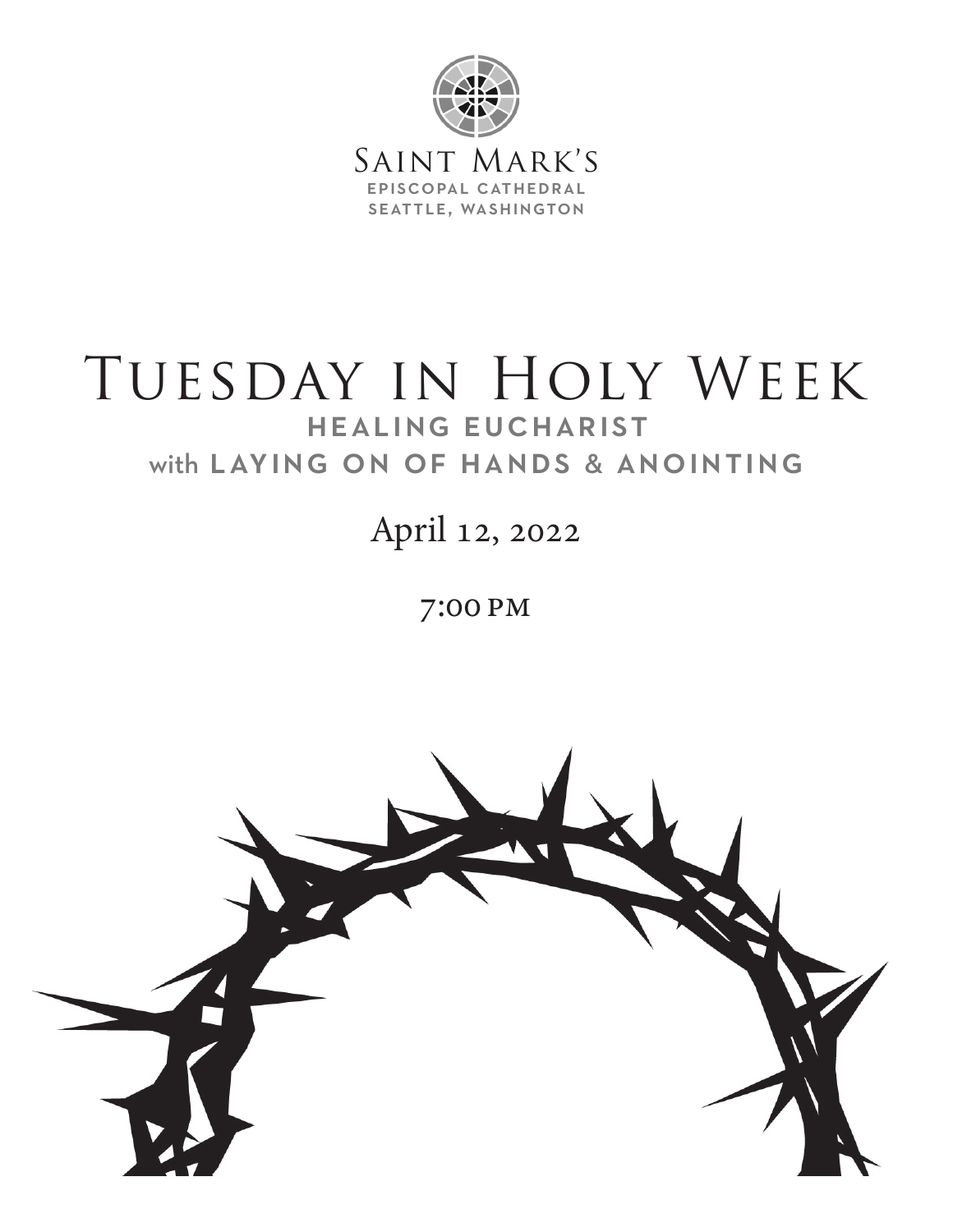*Saint Mark's Cathedral acknowledges that we gather on the traditional land of the first people of Seattle, the Duwamish People, who are still here, and we honor with gratitude the land itself and the life of the Duwamish Tribe.*

*Welcome to Saint Mark's Cathedral. Wherever you are on your spiritual journey, you are welcome here!*

*If you are new to Saint Mark's and would like to learn more, please consider completing a newcomer form found in the pew rack, visit*  saintmarks.org/newcomers *or simply contact one of the clergy. Grace and peace to you!*

TUNE: Love Unknown

 *Please stand, as able, as the hymn is introduced.*







#### **greeting & collect**

*Presider* The grace of our Lord Jesus Christ, and the love of God, and the communion of the Holy Spirit, be with you all.

#### *Assembly* **And also with you.**

*Presider* Let us pray.

God of peace, you have taught us that in returning and rest we shall be saved, In quietness and confidence shall be our strength: By the might of your Spirit lift us, we pray, to your presence, where we may be still and know that you are God; through Jesus Christ our Lord, who with you and the Holy Spirit lives and reigns, one God, for ever and ever.

Ļ,

*All* **Amen.**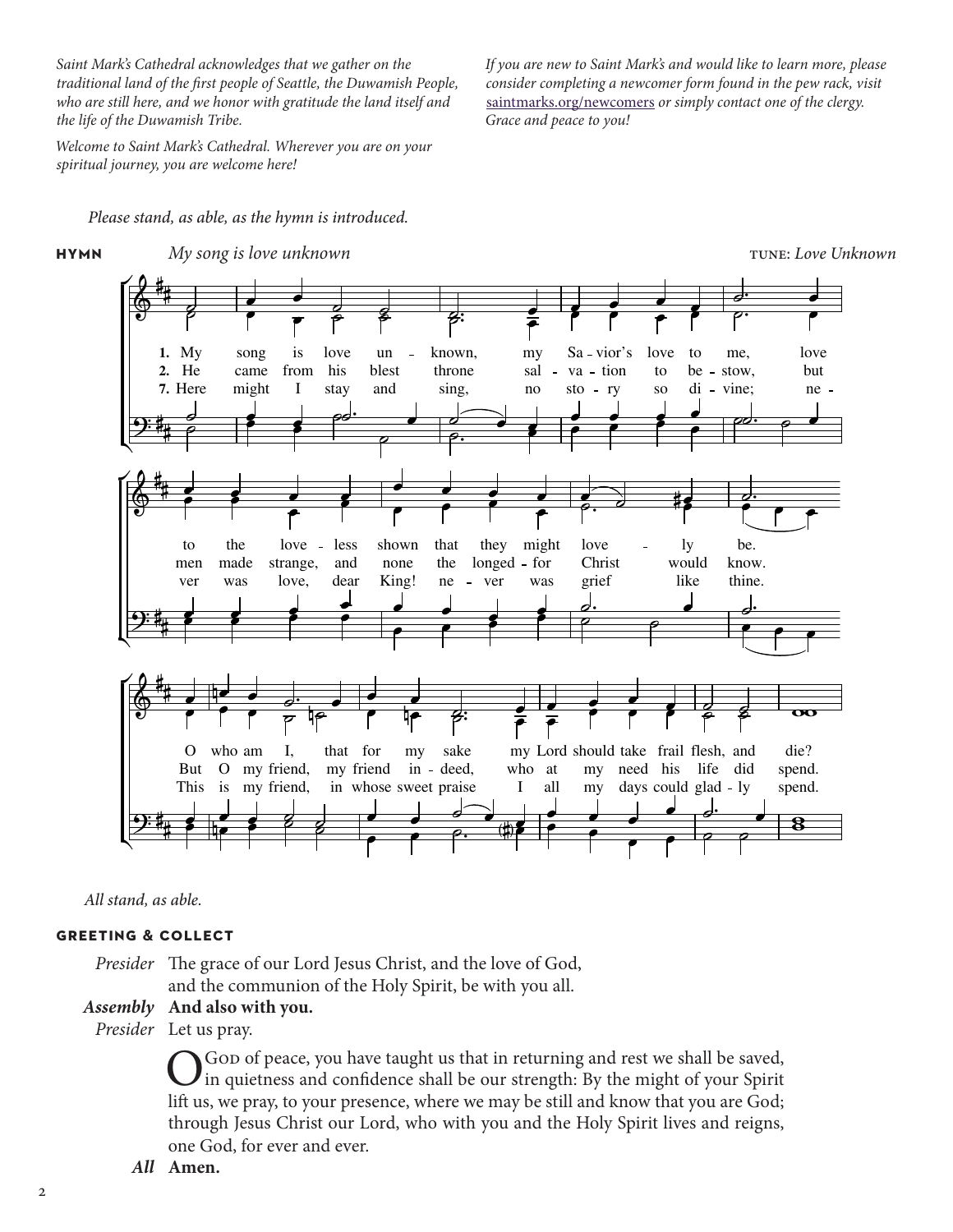#### *Please be seated for the readings.*

**reading** *Isaiah 49:1–7* I ISTEN to me, O coastlands,<br>pay attention, you peoples from far away! The LORD called me before I was born, while I was in my mother's womb he named me. He made my mouth like a sharp sword, in the shadow of his hand he hid me; he made me a polished arrow, in his quiver he hid me away. And he said to me, "You are my servant, Israel, in whom I will be glorified." But I said, "I have labored in vain, I have spent my strength for nothing and vanity; yet surely my cause is with the LORD, and my reward with my God." And now the LORD says, who formed me in the womb to be his servant, to bring Jacob back to him, and that Israel might be gathered to him, for I am honored in the sight of the LORD, and my God has become my strength he says, "It is too light a thing that you should be my servant to raise up the tribes of Jacob and to restore the survivors of Israel; I will give you as a light to the nations, that my salvation may reach to the end of the earth." Thus says the LORD, the Redeemer of Israel and his Holy One, to one deeply despised, abhorred by the nations, the slave of rulers, "Kings shall see and stand up, princes, and they shall prostrate themselves, because of the LORD, who is faithful, the Holy One of Israel, who has chosen you." *Reader* Hear what the Spirit is saying to God's people. *Assembly* **Thanks be to God.**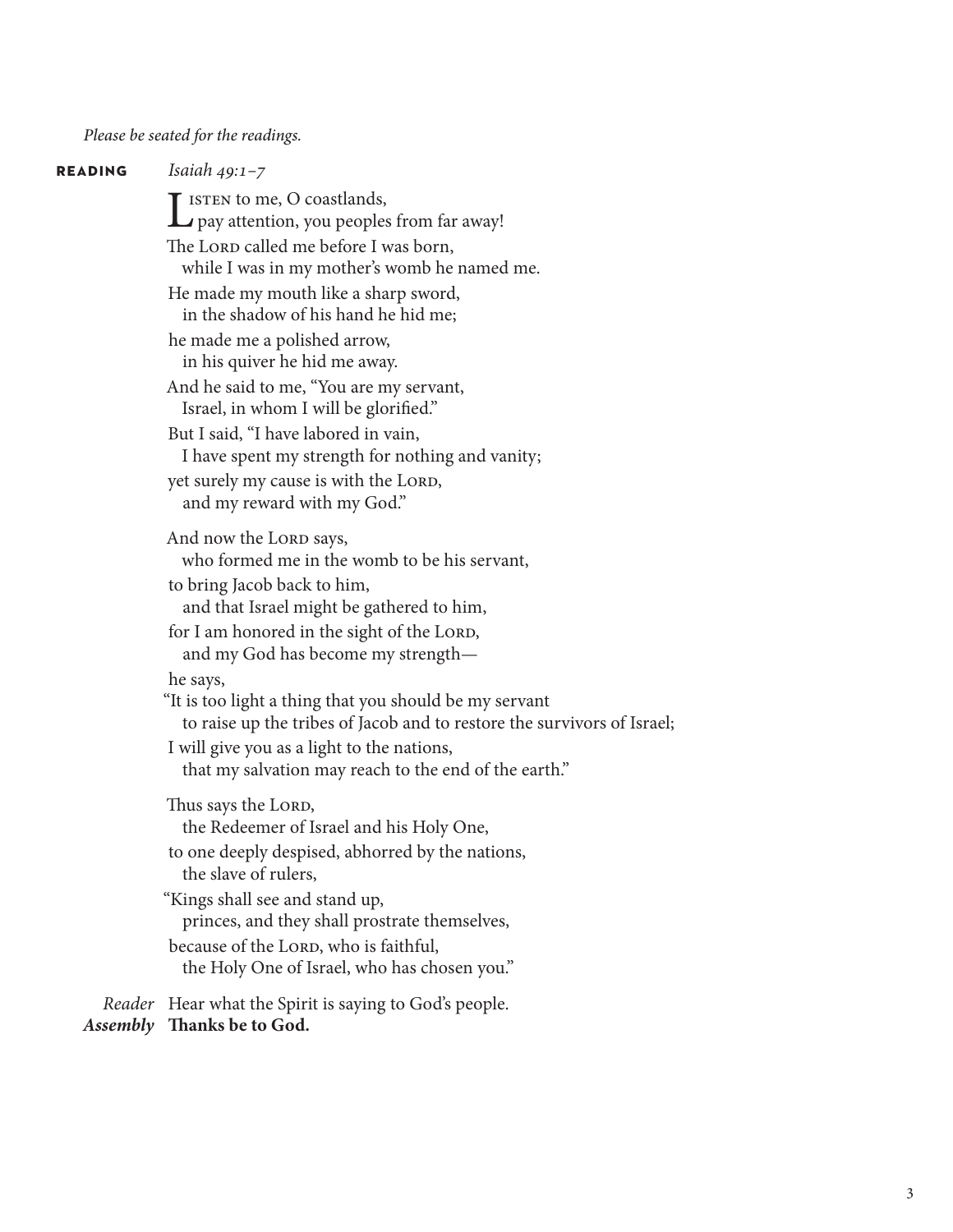*A cantor introduces the antiphon, all repeat it. Cantors chant the Psalm verses, all repeat the antiphon as indicated.*

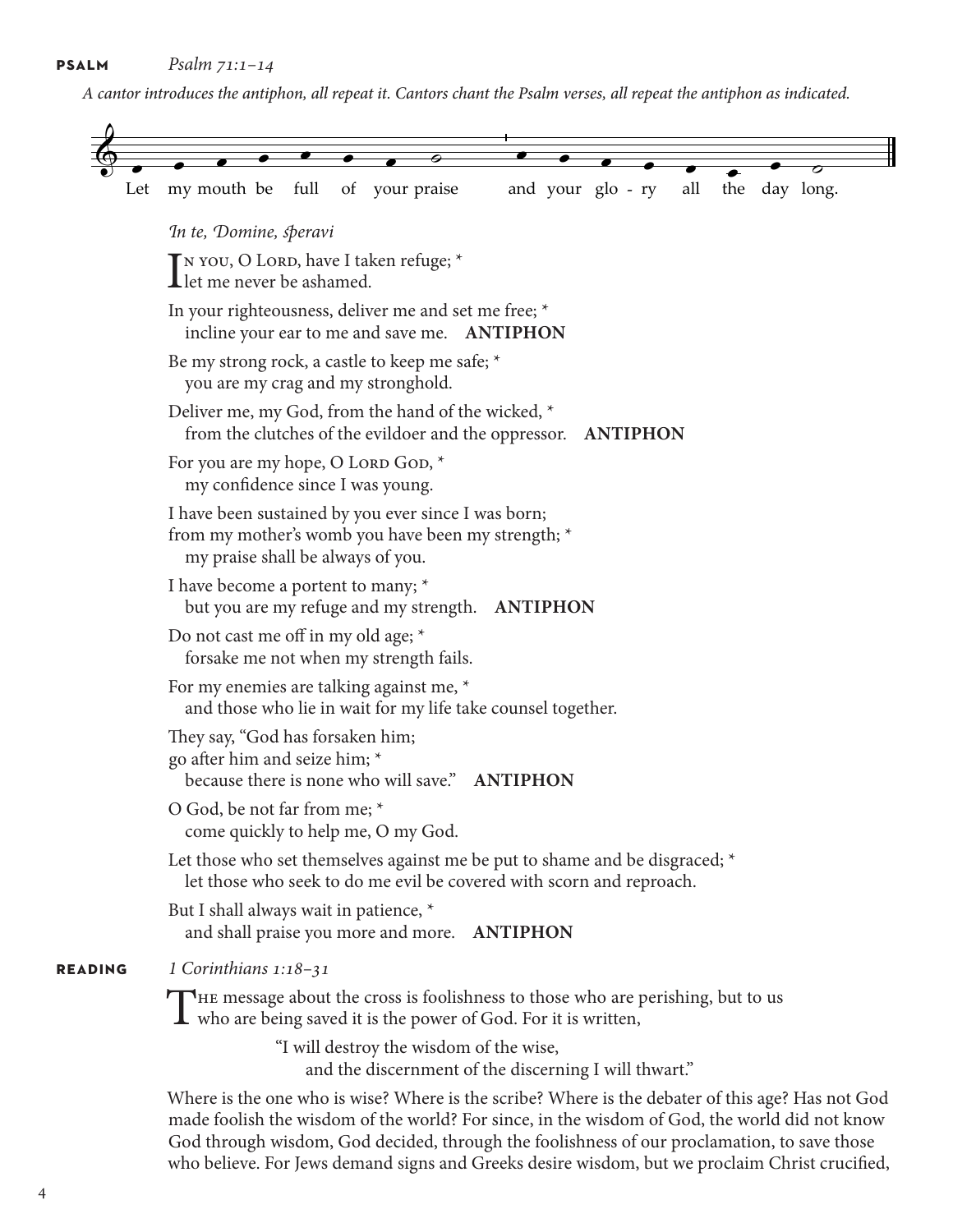a stumbling block to Jews and foolishness to Gentiles, but to those who are the called, both Jews and Greeks, Christ the power of God and the wisdom of God. For God's foolishness is wiser than human wisdom, and God's weakness is stronger than human strength.

Consider your own call, brothers and sisters: not many of you were wise by human standards, not many were powerful, not many were of noble birth. But God chose what is foolish in the world to shame the wise; God chose what is weak in the world to shame the strong; God chose what is low and despised in the world, things that are not, to reduce to nothing things that are, so that no one might boast in the presence of God. He is the source of your life in Christ Jesus, who became for us wisdom from God, and righteousness and sanctification and redemption, in order that, as it is written, "Let the one who boasts, boast in the Lord."

*Reader* Hear what the Spirit is saying to God's people.

*Assembly* **Thanks be to God.**

### **the holy gospel** *John 12:20-36*

*Preacher* The Holy Gospel of our Lord Jesus Christ according to John. *Assembly* **Glory to you, Lord Christ.**

> A mong those who went up to worship at the festival were some Greeks. They came<br>to Philip, who was from Bethsaida in Galilee, and said to him, "Sir, we wish to<br>the Philip , we take did that the philip , we wish to see Jesus." Philip went and told Andrew; then Andrew and Philip went and told Jesus. Jesus answered them, "The hour has come for the Son of Man to be glorified. Very truly, I tell you, unless a grain of wheat falls into the earth and dies, it remains just a single grain; but if it dies, it bears much fruit. Those who love their life lose it, and those who hate their life in this world will keep it for eternal life. Whoever serves me must follow me, and where I am, there will my servant be also. Whoever serves me, the Father will honor.

> "Now my soul is troubled. And what should I say—'Father, save me from this hour'? No, it is for this reason that I have come to this hour. Father, glorify your name." Then a voice came from heaven, "I have glorified it, and I will glorify it again." The crowd standing there heard it and said that it was thunder. Others said, "An angel has spoken to him." Jesus answered, "This voice has come for your sake, not for mine. Now is the judgment of this world; now the ruler of this world will be driven out. And I, when I am lifted up from the earth, will draw all people to myself." He said this to indicate the kind of death he was to die. The crowd answered him, "We have heard from the law that the Messiah remains forever. How can you say that the Son of Man must be lifted up? Who is this Son of Man?" Jesus said to them, "The light is with you for a little longer. Walk while you have the light, so that the darkness may not overtake you. If you walk in the darkness, you do not know where you are going. While you have the light, believe in the light, so that you may become children of light."

After Jesus had said this, he departed and hid from them.

*Presider* The Gospel of the Lord.

*Assembly* **Praise to you, Lord Christ.**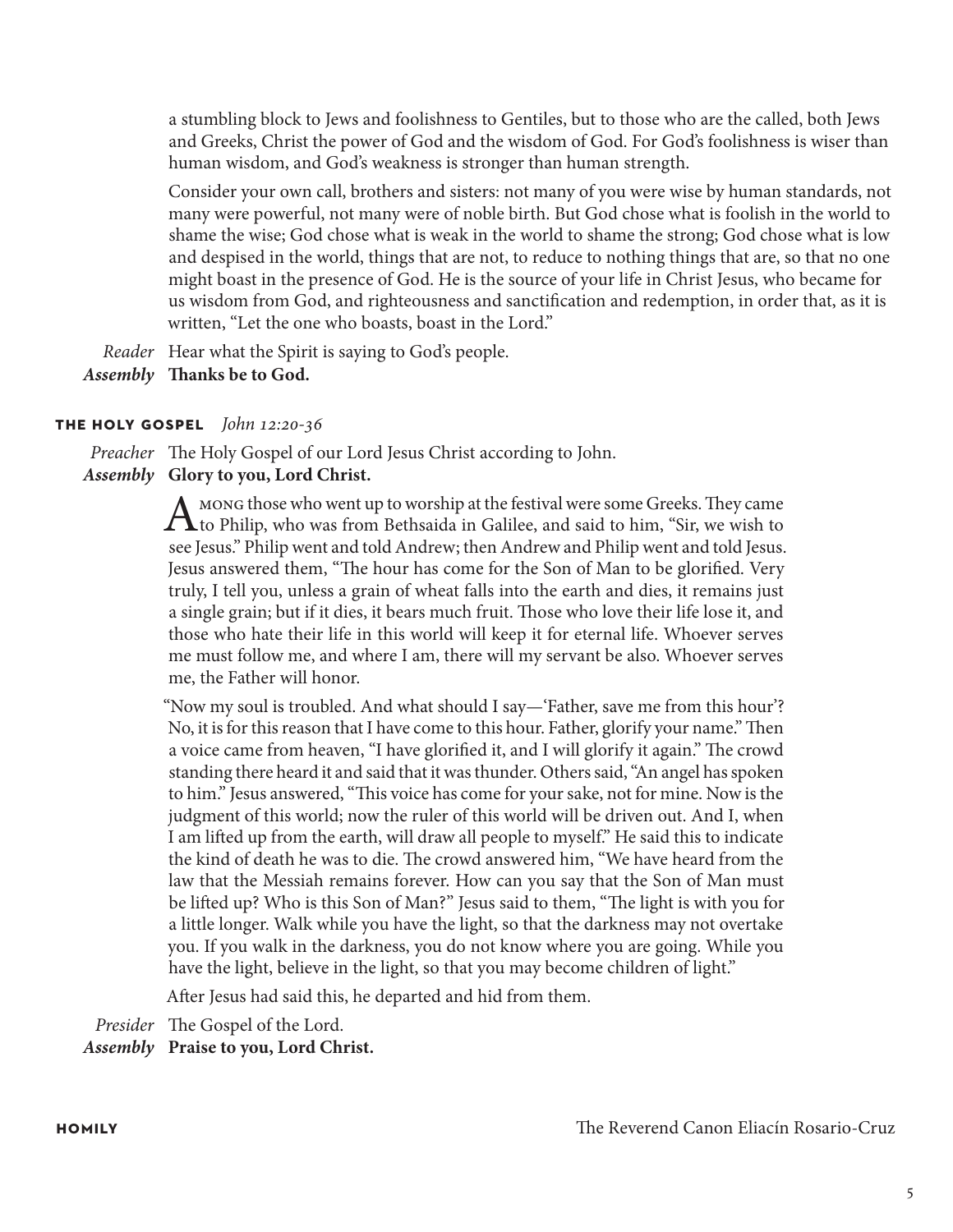*Presider* Let us name before God those for whom we offer our prayers.

*Please name those who are in need of our prayers, either silently or aloud.*

- *Presider* Let us offer our prayers for God's healing, saying, "Hear and have mercy."
- *Presider* Holy God, source of health and salvation,

*People* **Hear and have mercy.**

- *Presider* Holy and Mighty, wellspring of abundant life,
- *People* **Hear and have mercy.**
- *Presider* Holy Immortal One, protector of the faithful,

*People* **Hear and have mercy.**

*Presider* Holy Trinity, the source of all wholeness,

*People* **Hear and have mercy.**

*Presider* Blessed Jesus, your Holy Name is medicine for healing and a promise of eternal life,

*People* **Hear and have mercy.**

*Presider* Jesus, descendant of David, you healed all who came to you in faith,

*People* **Hear and have mercy.**

*Presider* Jesus, child of Mary, you embraced the world with your love,

```
People Hear and have mercy.
```
*Presider* Jesus, divine physician, you sent your disciples to preach the Gospel and heal in your name,

*People* **Hear and have mercy.**

*Presider* Jesus our true mother, you feed us the milk of your compassion,

*People* **Hear and have mercy.**

*Presider* Jesus, Son of God, you take away our sin and make us whole,

*People* **Hear and have mercy.**

*Presider* Jesus, eternal Christ, your promised Spirit renews our hearts and minds,

*People* **Hear and have mercy.**

*Presider* Grant your grace to heal those who are sick, we pray to you, O God,

*People* **Hear and have mercy.**

- *Presider* Give courage and faith to all who are disabled through injury or illness, we pray to you, O God, *People* **Hear and have mercy.**
- *Presider* Comfort, relieve, and heal all sick children, we pray to you, O God,

*People* **Hear and have mercy.**

- *Presider* Give courage to all who await surgery, we pray to you, O God,
- *People* **Hear and have mercy.**
- *Presider* Support and encourage those who live with chronic illness, we pray to you, O God, *People* **Hear and have mercy.**
- *Presider* Strengthen those who endure continual pain, and give them hope, we pray to you, O God, *People* **Hear and have mercy.**
- *Presider* Grant the refreshment of peaceful sleep to all who suffer, we pray to you, O God, *People* **Hear and have mercy.**
- *Presider* Befriend all who are anxious, lonely, despondent, or afraid, we pray to you, O God, *People* **Hear and have mercy.**

*Presider* Restore those with mental illness to clarity of mind and hopefulness of heart, we pray to you, O God,

*People* **Hear and have mercy.**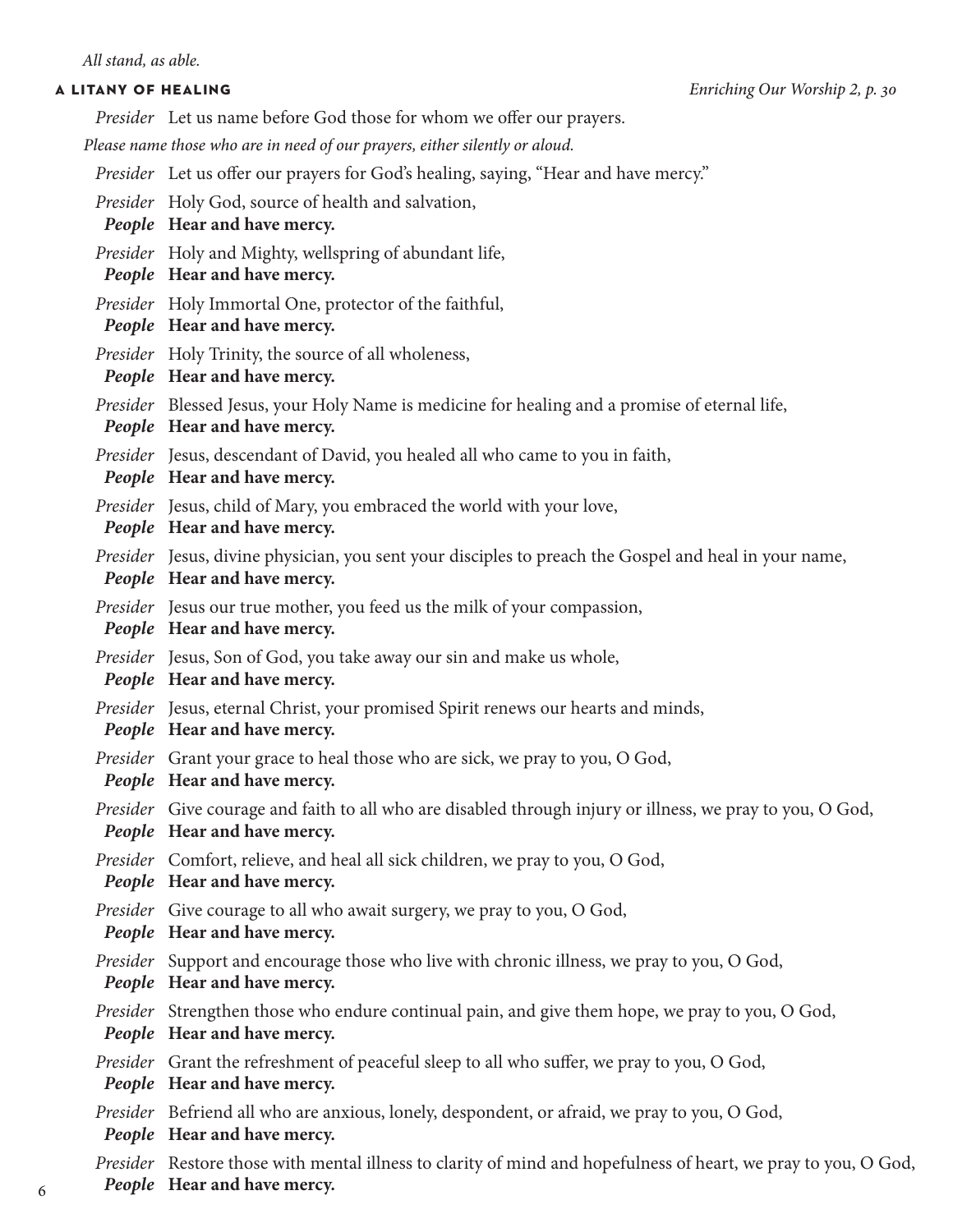COMPASSIONATE GOD: You so loved the world that you sent us Jesus to bear our<br>Cinfirmities and afflictions. Through acts of healing, he revealed you as the true<br> $\frac{1}{2}$ source of health and salvation. For the sake of your Christ who suffered and died for us, conquered death, and now reigns with you in glory, hear the cry of your people. Have mercy on us, make us whole, and bring us at last into the fullness of your eternal life. *All* **Amen. confession of need** *Enriching Our Worship 2, p. 36 Presider* Let us confess our need for God's healing grace.  *Silence Presider* Compassionate God, *All* **we confess our weaknesses and our need for your strengthening touch. We confess that some illnesses stem from our own fault, while others are beyond our control. We turn to you, source of life, and ask in the name of our Savior Jesus Christ for the gifts of true healing and life in you. Amen.** *Presider* COMPASSIONATE GOD: You so loved the world that you sent us Jesus to bear our

*Presider* Give rest to the weary, and hold the dying in your loving arms, we pray to you, O God,

dying with knowledge, skill, and kindness, we pray to you, O God,

*Presider* Uphold those who keep watch with the sick, we pray to you, O God,

*Presider* Help us to prepare for death with confident expectation and hope of Easter joy, we pray to you, O God,

*Presider* Give your wisdom and compassion to health care workers, that they may minister to the sick and

*Presider* Guide those who search for the causes and cures of sickness and disease, we pray to you, O God,

*Presider* May the God of love visit you in your times of trial and weakness, and raise you to newness of life, through Jesus Christ, in the power of the Holy Spirit.

*All* **Amen.**

### **laying on of hands & anointing**

*People* **Hear and have mercy.**

*People* **Hear and have mercy.**

*People* **Hear and have mercy.**

*People* **Hear and have mercy.**

*People* **Hear and have mercy.**

*Presider* Jesus, redeemer of the world, *People* **Hear and have mercy.**

*Presider* Jesus, Lamb of God, *People* **Hear and have mercy.** *Presider* Jesus, bearer of our sins, *People* **Hear and have mercy.**

*Presider* Let us pray.  *Silence*

*Priests will be available for laying on of hands and anointing with blessed holy oil. Any who wish are invited to come forward for prayers of healing for yourself or for others. Please come as you feel called.*

7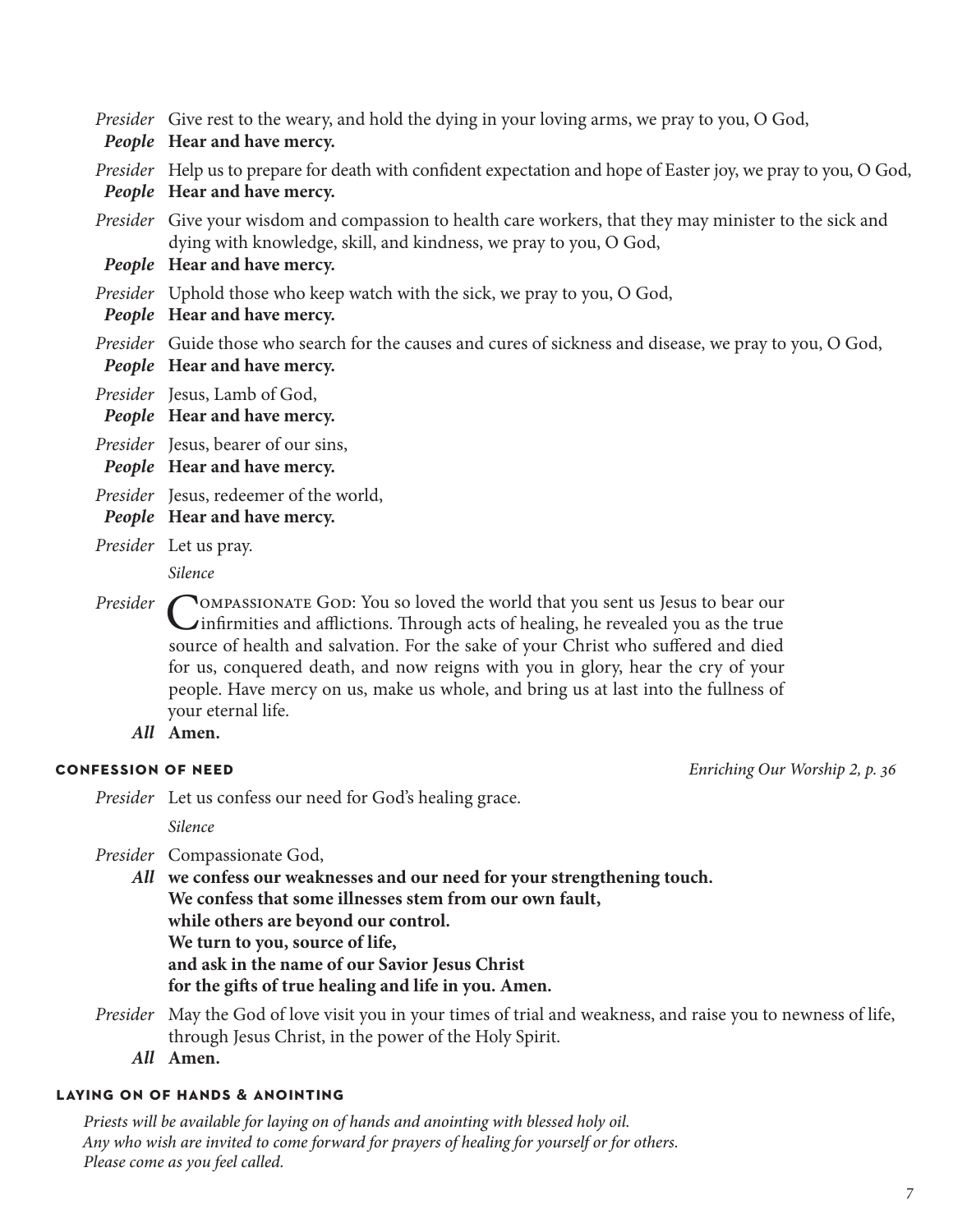#### **music during the anointing**

| <b>SOLO</b>                       | The Call |                                        | WORDS: George Herbert (1593-1633)<br>MUSIC: Ralph Vaughan Williams (1872-1958) |
|-----------------------------------|----------|----------------------------------------|--------------------------------------------------------------------------------|
| Come, my way, my truth, my life:  |          | Come, my light, my feast, my strength: | Come, my joy, my love, my heart:                                               |
| such a way, as gives us breath:   |          | such a light as shows a feast:         | such a joy as none can move:                                                   |
| such a truth, as ends all strife: |          | such a feast as mends in length:       | such a love as none can part:                                                  |
| such a life as conquers death.    |          | such a strength as makes his guest.    | such a heart as joys in love.                                                  |

**SOLO** *There is a balm in Gilead COLO <i>There is a balm in Gilead* **WORDS & MUSIC: African-American spiritual** 

*After the laying on of hands and anointing is concluded, all stand, as able.*

**collect**

*Presider* **O** God, the source of all health: So fill our hearts with faith in your love, that with calm expectancy we may make room for your grace to heal us, and joyfully calm expectancy we may make room for your grace to heal us, and joyfully accept your presence in our lives; through Jesus Christ our Savior. *All* **Amen.**

#### **the peace**

*Presider* The peace of the Lord be always with you.

*People* **And also with you.**

*All greet one another in the name of the Lord, respecting others' desires for distance to be maintained.*

## THE LITURGY OF THE TABLE

*An offering of money is received, and our gifts of bread, wine, and money are presented at the altar.*

**OFFERTORY SOLO** *Panis Angelicus* **words: St. Thomas Aquinas (1225-1274)** 

*Panis angelicus fit panis hominum; Dat panis cœlicus figuris terminum: O res mirabilis! Manducat Dominum pauper, servus et humilis.*

music: César Franck (1822-1890)

May the bread of angels become bread for humankind; The bread of heaven ends all prefigurations; Oh, wondrous thing! The body of the Lord will nourish the poor, the servile, and the humble.

#### **the great thanksgiving** *Eucharistic Prayer A*

*Presider* The Lord be with you.

*People* **And also with you.**

*Presider* Lift up your hearts.

*People* **We lift them to the Lord.**

*Presider* Let us give thanks to the Lord our God.

*People* **It is right to give God thanks and praise.**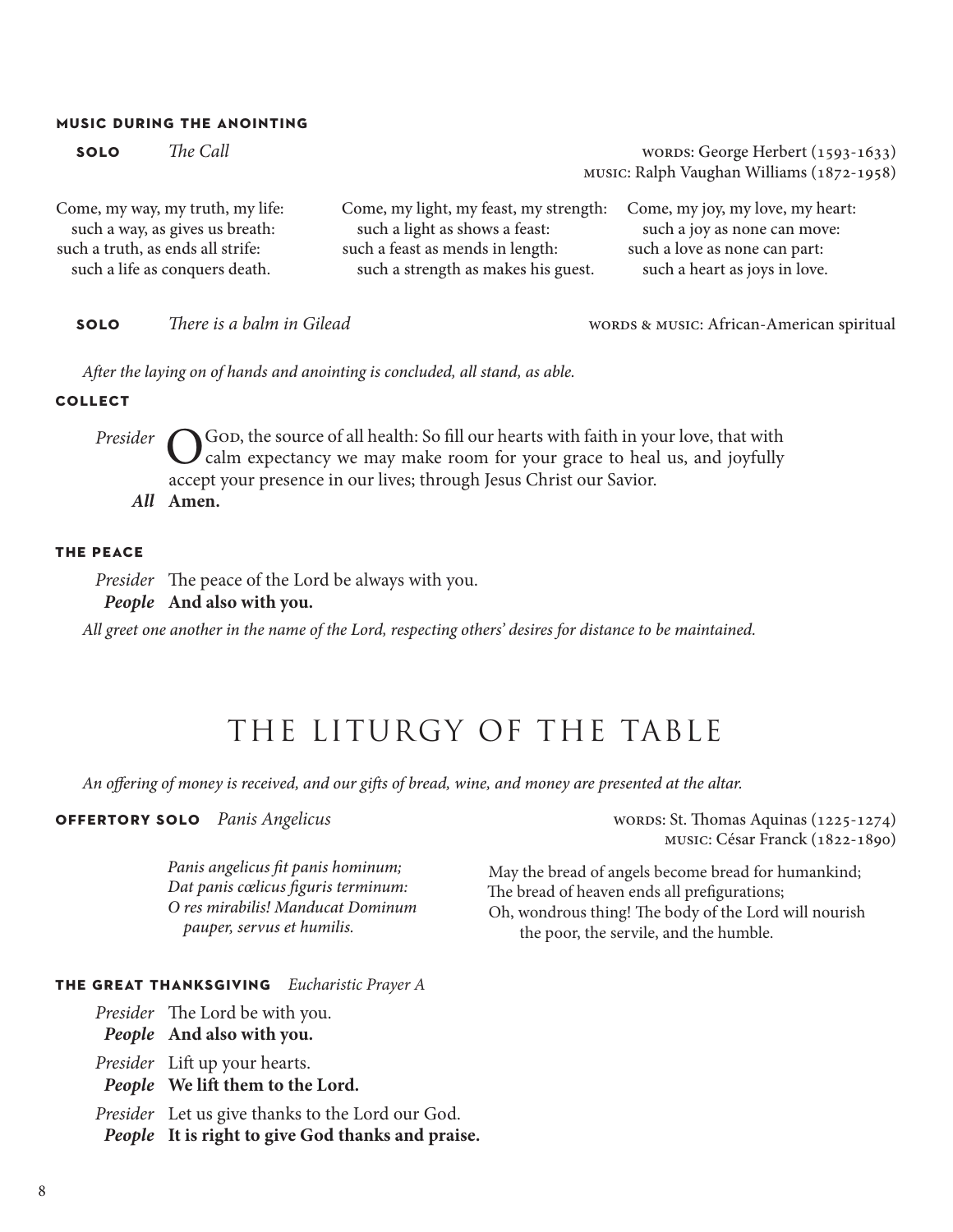- *Presider* It is right, and a good and joyful thing, always and everywhere to give thanks to you, Father Almighty, Creator of heaven and earth, through Jesus Christ our Lord. For our sins he was lifted high upon the cross, that he might draw the whole world to himself; and, by his suffering and death, he became the source of eternal salvation for all who put their trust in him. Therefore we praise you, joining our voices with Angels and Archangels and with all the company of heaven, who for ever sing this hymn to proclaim the glory of your Name:
	- *All* **Holy, holy, holy Lord, God of power and might, heaven and earth are full of your glory. Hosanna in the highest.**

**Blessed is the one who comes in the name of the Lord. Hosanna in the highest.**

*Presider* Holy and gracious Father: In your infinite love you made us for yourself; and, when we had fallen into sin and become subject to evil and death, you, in your mercy, sent Jesus Christ, your only and eternal Son, to share our human nature, to live and die as one of us, to reconcile us to you, the God and Father of all. He stretched out his arms upon the cross, and offered himself, in obedience to your will, a perfect sacrifice for the whole world.

> On the night he was handed over to suffering and death, our Lord Jesus Christ took bread; and when he had given thanks to you, he broke it, and gave it to his disciples, and said, "Take, eat: This is my Body, which is given for you. Do this for the remembrance of me."

*Presider* After supper he took the cup of wine; and when he had given thanks, he gave it to them, and said, "Drink this, all of you: This is my Blood of the new Covenant, which is shed for you and for many for the forgiveness of sins. Whenever you drink it, do this for the remembrance of me."

Therefore we proclaim the mystery of faith:

#### *All* **Christ has died. Christ is risen. Christ will come again.**

We celebrate the memorial of our redemption, O Father, in this sacrifice of praise and thanksgiving. Recalling his death, resurrection, and ascension, we offer you these gifts.

Sanctify them by your Holy Spirit to be for your people the Body and Blood of your Son, the holy food and drink of new and unending life in him. Sanctify us also that we may faithfully receive this holy Sacrament, and serve you in unity, constancy, and peace; and at the last day bring us with all your saints into the joy of your eternal kingdom.

All this we ask through your Son Jesus Christ. By him, and with him, and in him, in the unity of the Holy Spirit all honor and glory is yours, Almighty Father, now and for ever.

*All* **AMEN.**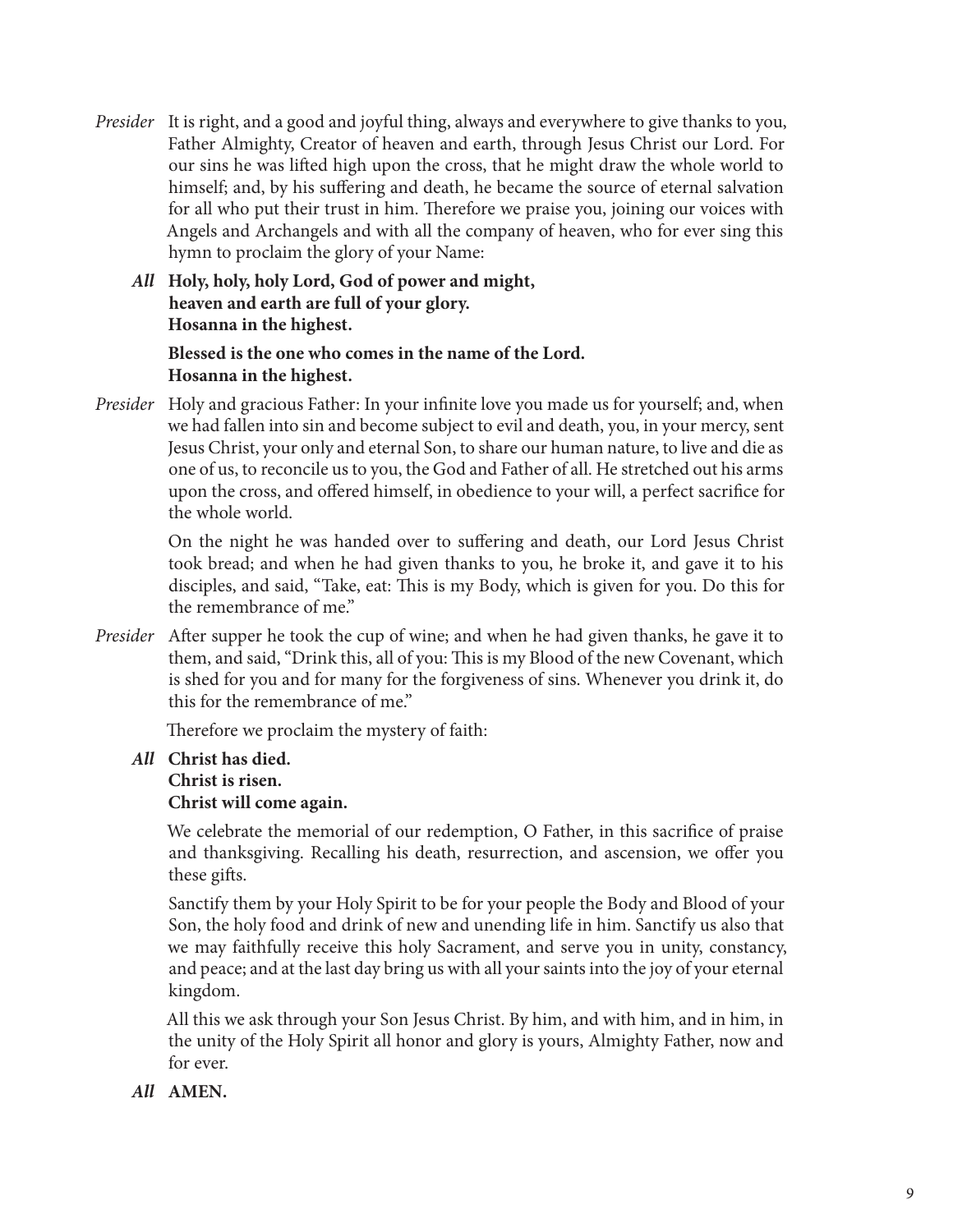#### **the lord's prayer**

*All* **Our Father in heaven, hallowed be your Name, your kingdom come, your will be done, on earth as in heaven. Give us today our daily bread. Forgive us our sins as we forgive those who sin against us. Save us from the time of trial, and deliver us from evil. For the kingdom, the power, and the glory are yours, now and for ever. Amen.**

### **the breaking of the bread**

*Presider* Christ our passover is sacrificed for us. *People* **Therefore let us keep the feast.**

#### **invitation to communion**

*Presider* The Gifts of God for the People of God: Take them in remembrance that Christ died for you, and feed on him in your hearts by faith, with thanksgiving.

*All seeking God are welcome at Christ's Table.*

*If you need communion brought to your seat, please let any of the liturgical ministers know. Rice wafers for those who do not eat wheat are available; simply ask for one at the time of communion.*

*Intinction is not currently available. If you do not wish to drink form the chalice, please cross your arms across your chest as you pass by the chalice.*

**voluntary** *Meditation on "Deck thyself, my soul, with gladness"* Johannes Brahms (1833–1897)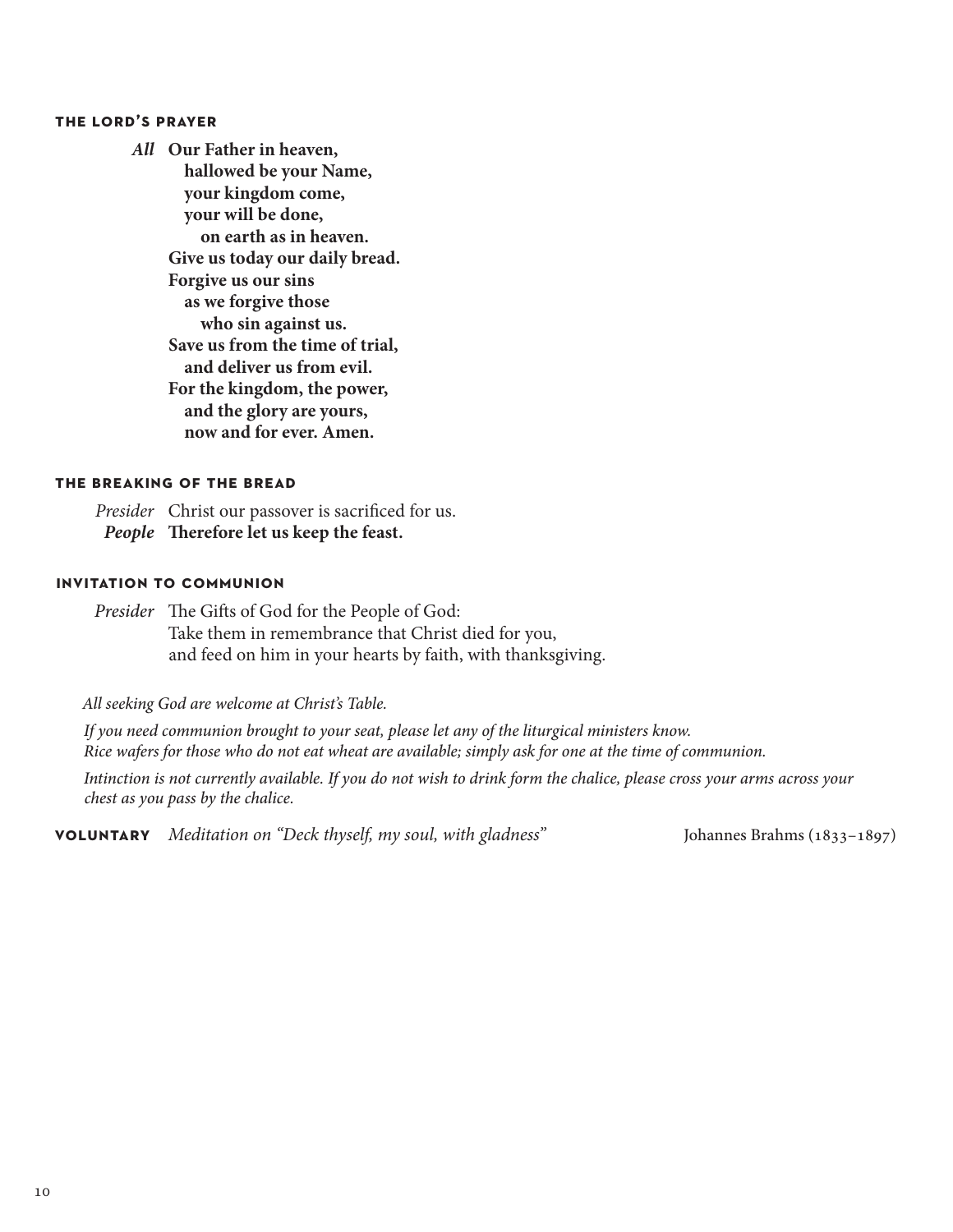**COMMUNION HYMN** *Heal me, hands of Jesus* **words: Michael Perry (1942-1996)** 





*Wonder Love & Praise* #773; wORDS: ©1982, 1989 Hope Publishing Co.; music: ©1997, Carl Haywood

#### **prayer after communion**

*Presider* Faithful God,

*All* **in the wonder of your wisdom and love you fed your people in the desert with the bread of angels, and you sent Jesus to be the Bread of Life. We thank you for feeding us with this bread. May it strengthen us, that by the power of the Holy Spirit we may embody your desire and be renewed for your service, through Jesus Christ our Savior. Amen.**

**solemn prayer over the assembly** *The Presider prays over the Assembly. All respond:* **Amen.**